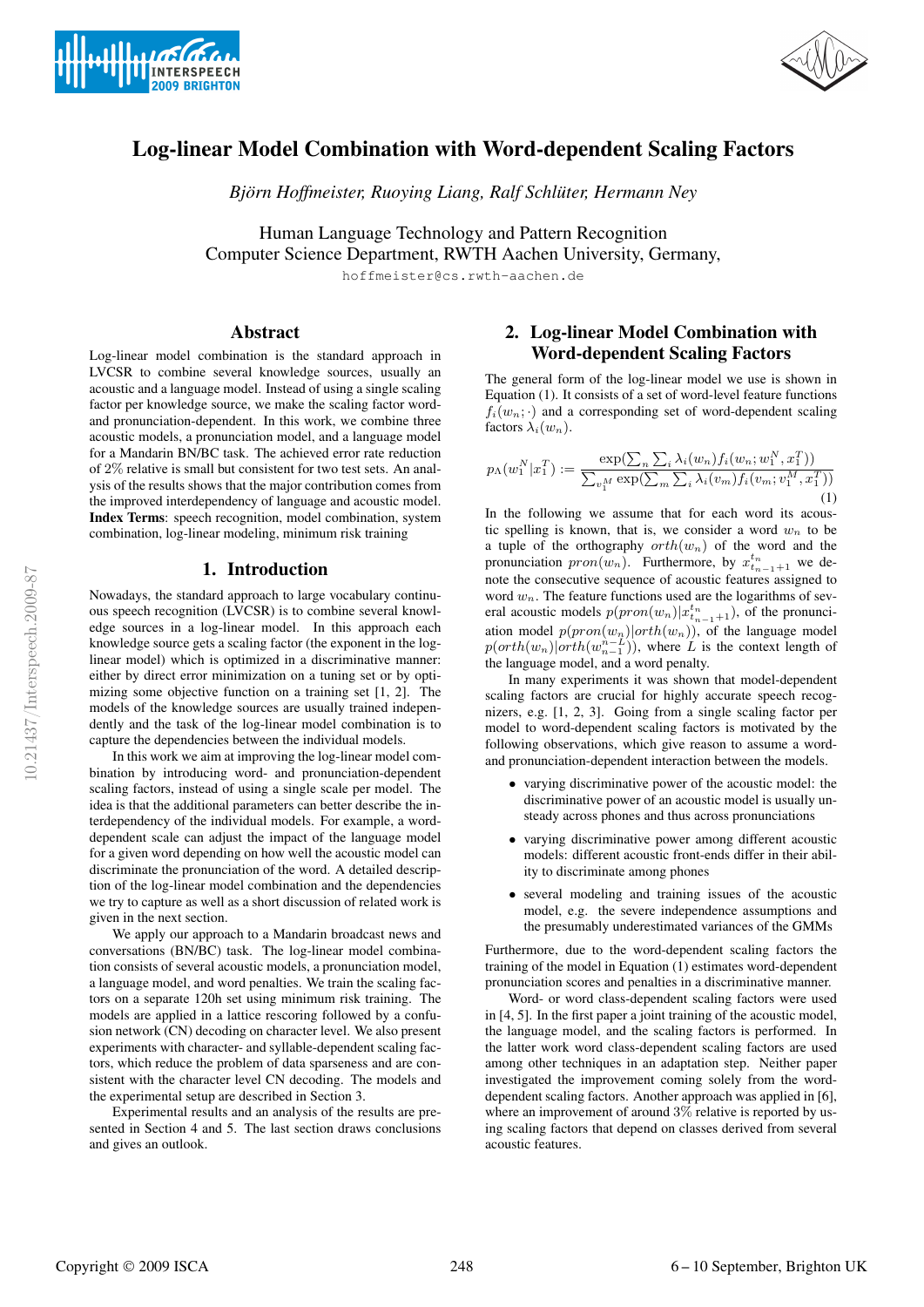Table 1: *The Mandarin BN/BC system: Training, development, and test sets. The word-dependent scaling factors are trained on the 120h "*Λ*-training" set. For the first test set no wordsegmented transcripts are available.*

|                     |                  | running |        | vocabulary |        |
|---------------------|------------------|---------|--------|------------|--------|
| corpus              | duration         | words   | char.s | words      | char.s |
| AM-training         | $\sim$ 230h      | 2.4M    | 4.0M   | 42.1K      | 5.3K   |
| $\Lambda$ -training | $\sim$ 120h      | 1.3M    | 2.2M   | 33.7K      | 4.4K   |
| held-out            | 1.5 <sub>h</sub> | 12.7K   | 21.5K  | 4.4K       | 1.8K   |
| development         | 2.5 <sub>h</sub> | 27.5K   | 46.8K  | 5.3K       | 1.9K   |
| test1               | 1.6 <sub>h</sub> |         | 28.1K  |            | 1.7K   |
| test <sub>2</sub>   | 1h               | 10.5K   | 18.2K  | 2.9K       | 1.4K   |

An alternative approach is to consider the interdependency of the models directly in model training or model adaptation. Discriminative language model training was done e.g. in [7]. The major problem for LVCSR tasks is that the vast amount of language model training data comes without a spoken form. In the recent years some work was done on considering the dependencies between different acoustic front-ends already in acoustic model training yielding small improvements, e.g. [8].

#### 3. Experimental Setup

The word-dependent scaling factors are tested in a Mandarin BN/BC system [9]. We use two different training sets for acoustic model training (230h) and scaling factor training (120h). On the 230h set we train models for three different acoustic frontends: MFCCs, PLPs, and gammatone filter bank based features (GTs). The acoustic models are maximum likelihood estimates and use an LDA, VTLN, and constrained-MLLR in training and in addition MLLR in recognition.

The log-linear model combination of the three acoustic models with word-dependent scaling factors is applied in a lattice rescoring step. Lattices are produced with the MFCC system and are subsequently arc-wise rescored with fixed word boundaries. For experiments on character or syllable level the word arcs are first split into character arcs using the time information from an arc-wise forced alignment with the MFCC model. The lattices for the 120h training and the development and test sets are produced with exactly the same setup.

The 60K vocabulary and the four-gram language model are kindly provided by SRI. Unfortunately, the language model training data includes both training sets which results in a much lower perplexity on the 120h set than on the development and test sets. In order to get an idea of how much we loose due to the discrepancy we created an additional held-out set by removing each hundredth segment from the 120h set. Table 1 summarizes the corpora statistics.

#### 3.1. Scaling Factor Classes

If a word in the 120h training set occurs less often than a cutoff  $N_{min}$ , then the corresponding scaling factor is replaced by a backing-off scale. The backing-off scaling factor depends on the number of phonemes in the pronunciation of the word:

$$
\lambda_i(w) = \begin{cases} \lambda_{i,w}, & \text{if } \#w > N_{min} \\ \lambda_{i,|pron(w)|}, & \text{else} \end{cases}
$$
 (2)

For experiments on character level we use only a single backing-off class. In order to get an idea of how important the lexical information is we build an alternative set of scaling factors where we tie character-dependent scaling factors among equal pronunciations, i.e. we build syllable classes.

Table 2 contains the number of word-, character-, and syllable-dependent scales and the corresponding cut-offs.

We measured the coverage of running words in the development set which have a word-dependent scaling factor: for the cut-offs of 200, 50, 20, 10, and 5 the coverage is 67%, 83%, 90%, 93%, and 96%. For character- and syllable-dependent scaling factors the coverage is almost complete.

#### 3.2. Scaling Factor Training

For most experiments we combine five models: the three acoustic models, the pronunciation model, and the language model. The interdependency between these models is sufficiently described by putting the word-dependent scaling factors on four of the five models. Following the considerations from Section 2 we put the word-dependent scaling factors on the acoustic models and the pronunciation model (and on the word penalty, if used)

For parameter estimation we apply minimum risk training with either the smoothed phoneme error (MPE) or word error (MWE) as objective function, where only the scaling factors are optmized. The estimation is done iteratively using Rprop, a gradient-descent algorithm. Time boundaries (and thus acoustic model scores and costs) are kept fixed among the training iterations. The implementation of the MPE objective function follows directly [10]. For character level experiments we try in addition MWE training, where we derive the costs from a confusion network (CN). The CNs are build from the training set lattices using our standard CN-decoder. In preliminary experiments we also tried MMI but it was inferior to minimum risk training.

Regularization turns out to be important, similar to the I-smoothing used in [10] for GHMM training. Equation (3) shows the objective function for minimum risk training, where L denotes the loss function.

$$
\mathcal{F}(\Lambda) = \sum_{w_1^N} p_\Lambda(w_1^N | x_1^T) L(w_1^N, \tilde{w}_1^{\tilde{N}}) + \frac{R}{2} ||\Lambda - \Lambda_0||_2^2 \quad (3)
$$

 $\Lambda_0$  is the set of model-dependent scaling factors derived from a direct error rate minimization on the development set using our CN-decoder. Thus, the initial LM scaling factors are around one and the acoustic model scaling factors are close to the inverse language model scale (as used in Viterbi decoding) divided by the number of acoustic models. We optimize the scaling factors until convergence in the objective function occurs and take the scaling factors from the last training iteration for decoding. The regularization constant  $R$  is optimized on the development set, which is costly and therefore is not done in fine-grained steps.

For discriminative acoustic model training it is known that using a weak language model improves the training result. We did some preliminary experiments using uni- and bigram language models, but all results were clearly worse.

For lattice decoding we use the same character-based CNdecoder that we employ in MWE training. For all log-linear model combinations (using one or several acoustic models) we observe a slight 2-3% relative improvement over the Viterbi results. The improvements persist for experiments with worddependent scaling factors.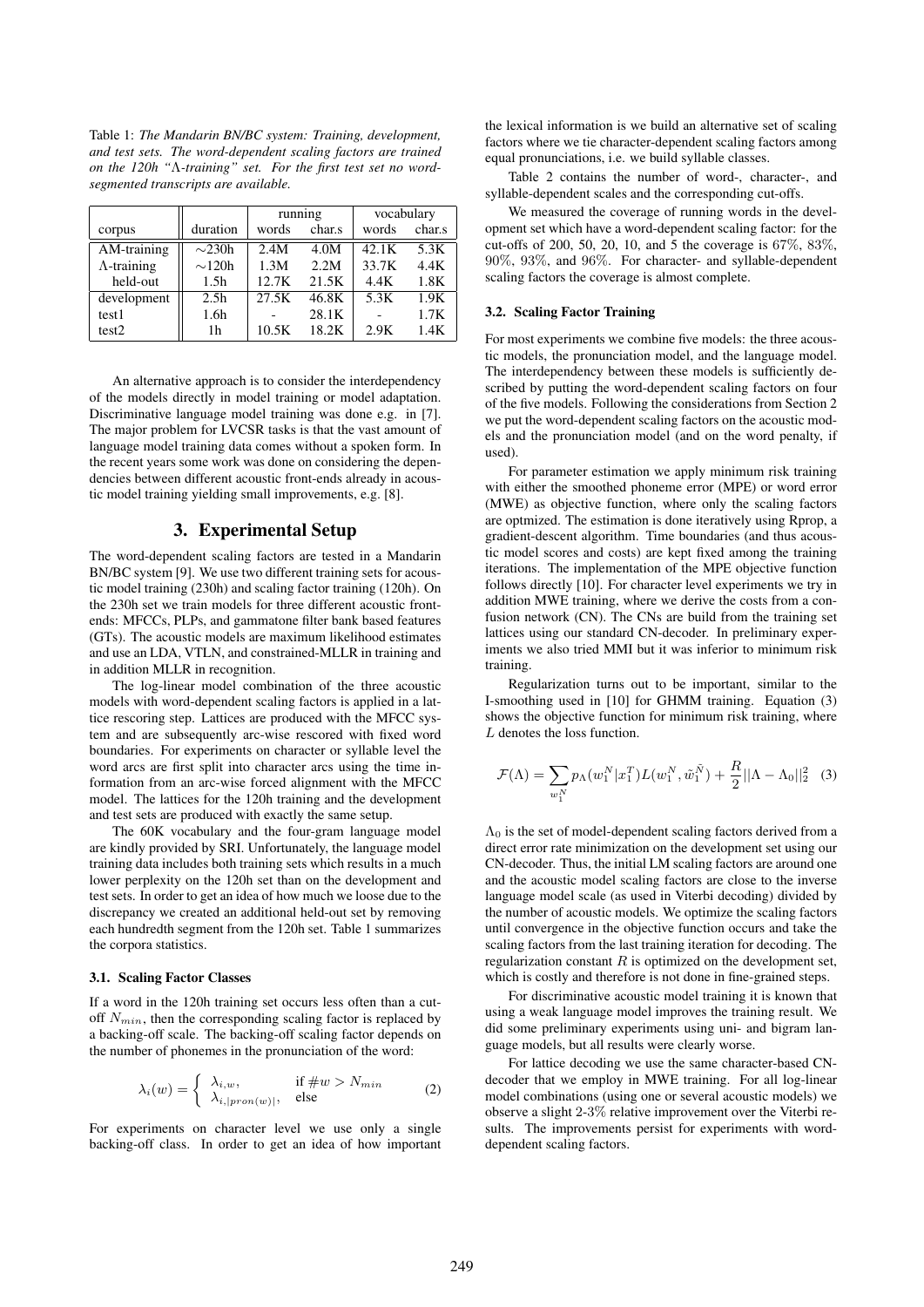

Figure 1: *Model-combination results for 25 training iterations and 6,904 word-dependent scaling factors. The word-dependent scaling factors are trained on 120h. The left plot shows the objective function and character error rates for the training set, the held-out set, and the development set. The right plot shows the progression of the error rates for the development set and the two test sets.*

#### 4. Experimental Results

Figure 1 shows detailed results for the training and evaluation of the best performing setup which consists of 6K word-dependent scaling factors. In the left plot we see that the objective function (phoneme accuracy) improves smoothly and the character error rates (CER) on training, held-out, and development set smoothly decrease. The right plot shows again the development set together with the two test sets. Both, the Viterbi and the CN results are plotted.

The plots for the other setups look rather similar. Table 2 assembles the results for word-, character-, and syllabledependent scaling factors for different cut-off values. The number of classes refers to the number of scaling factors per model; throughout the language model gets only a single scaling factor. The baseline is the setup using a single scale per model.

#### 4.1. Word level

The best improvement is achieved with 6K scaling factors, but the differences among the cut-off values is tiny and especially for 3K and more scaling factors it might even disappear with a more fine-grained optimization of the regularization constant. The relative improvement in CER is around 2%, a little better for the held-out set where we observe a relative improvement of 3%. On the training set we measured the error rate of the Viterbi decoding and even here we observe at most a gain of 4% relative. Additional word penalties do not help.

#### 4.2. Character level

The results with character-dependent scaling factors are similar to the word-dependent results. The differences in the word- and character-level baselines are due to fixing the boundaries of the character arcs with the MFCC model. When rescoring with the PLP and GT model the results are suboptimal compared to a word arc-wise rescoring.

The MWE results are a little worse than for MPE. We hoped that the CN-decoder benefits from MWE trained, characterdependent scaling factors, but the gap to the corresponding Viterbi results do not widen.

Going from character- to syllable-dependent scaling factors changes only the results for one test set, for which already moving from words to characters yields slightly worse results.

## 5. Analysis

The only small improvements we get from word-dependent scaling factors are sobering. Even on the training set the improvement is rather small.

A further analysis is to show which interdependencies are eventually captured by our approach. The first question is: how much of the improvement comes from the pronunciation weights? To answer this question we train a log-linear model combination with a single pronunciation model scale. The results remain almost equal, which is not surprising as in Mandarin only few pronunciation variants are known.

Next, we investigate the influence of the word length. In preliminary experiments we used scaling factors that depend only on the number of phonemes in the pronunciation of a word. The improvements, if at all, were much smaller than for worddependent scaling factors. Looking at the results in Table 2 we observe that character-dependent scaling factors perform almost as good as the word-dependent ones. All the differences are rather tiny which does not allow us to draw reliable conclusions, but the results indicate that the interdependency between the models does not strongly depend on the word length.

The remaining question is: how important are the worddependent scaling factors for modeling the interdependency of the three acoustic models? We performed the following experiment: we build a MFCC, a PLP, and a GT system using the best word-dependent scaling factors trained on the log-linear model combination containing the three acoustic models. Obviously, in the resulting systems the impact of the acoustic and the language model are not balanced anymore. To compensate for that we introduce an additional scaling factor for each model, which we optimize directly on the development set. For a fair comparison we performed the same optimization for the log-linear model combination of all three acoustic models. The results are given in Table 3. We see that the average relative improvement for the three systems using only a single acoustic model is almost equal to the relative improvement for the log-linear combination containing all three acoustic models. The conclusion is that the word-dependent scaling factors presumably do not capture the dependencies between the acoustic models, but solely model the interdependency of acoustic and language model. Which in turn explains why we don't benefit from applying a weaker language model in training.